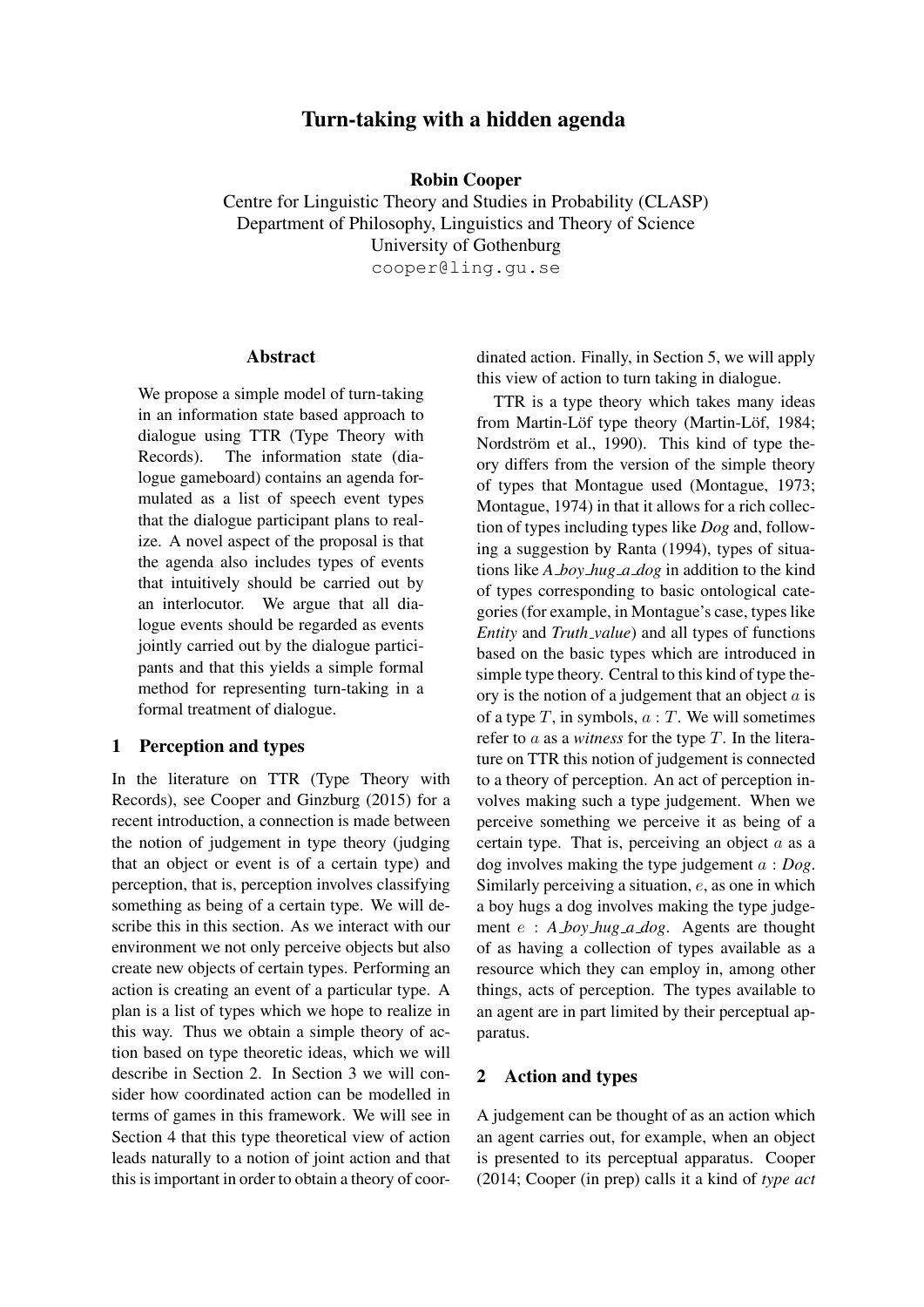(meant as a parallel to speech act) and presents a simple theory of action based on types. Basically, there are three things that you can do with types: (i) judge an object to be of a type (ii) wonder whether an object is of a type (iii) create a new object of a type. The third of these is important for this paper. Since we have types of situations (including events) we can regard actions as involving the creation of a situation of a certain type. Consider a particular boy, b and a particular dog,  $d$ . The type of situation in which  $b$ hugs d can be represented in TTR as a *ptype* (a type constructed from a predicate and appropriate arguments), 'hug $(b,d)$ '. It is no accident that the notation for this situation type is the same as that for a logical formula corresponding to a proposition. In this kind of type theory, types can serve as propositions (the "propositions as types" slogan<sup>1</sup>). When considered as propositions, they are true if there is something of the type and false if there is nothing of the type. Thus if b creates a situation of the type 'hug $(b,d)$ ', then b has guaranteed that the type is "true".

### 3 Coordinated action and games

Let us consider a slightly more complicated kind of situation. Suppose we have a human and a dog playing the game of fetch, where the human picks up a stick and throws it, the dog runs after the stick and brings it back to the human. This involves a string of events<sup>2</sup> which could be regarded as witnesses for ptypes in TTR. If  $T_1, \ldots, T_n$  are types, then  $T_1$ <sup> $\cap$ </sup> ...  $\cap$   $T_n$  is a type whose witnesses are strings  $a_1 \dots a_n$  such that  $a_i : T_i$  for  $1 \le i \le n$ . Thus a game of fetch between a human, a, and a dog, b, involving a stick, c could be characterized as having the type:

pick\_up( $a,c$ ) $\widehat{\phantom{a}}$  attract\_attention( $a,b$ ) $\widehat{\phantom{a}}$  throw( $a,c$ ) $\widehat{\phantom{a}}$ run\_after $(b,c)$ <sup>o</sup>pick\_up $(b,c)$ <sup>o</sup>return $(b,c,a)$ 

For technical reasons that will become apparent below we will use record types containing these ptypes instead of the simple ptypes:  $\lbrack$  e:pick\_up(a,c)  $\rbrack$   $\lbrack$  e:attract\_attention(a,b)  $\rbrack$   $\lbrack$ 

| $\left[e:\text{throw}(a,c)\right] \cap \left[e:\text{run}\_after(b,c)\right] \cap$ |
|------------------------------------------------------------------------------------|
| $\left[\text{e:pick\_up}(b,c)\right] \cap \left[\text{e:return}(b,c,a)\right]$     |

<sup>&</sup>lt;sup>1</sup>See Wadler (2015) for an account of the origins of this slogan from the perspective of computer science and Ranta (1994) for a discussion of its relevance for linguistic semantics

This gives us a label 'e' which we can use as a pointer to pick out the individual subevents. A record,  $[e=s]$ , would be of type  $[e:pick_up(a,c)]$ just in case  $s:pick\_up(a,c)$ . We can think of a record as modelling a situation with one or more facts which hold in it. Witnesses for record types may contain more facts than those required by the type. Thus  $e = s$ ]  $e' = s'$ would also be a witness of this record type just in case the object, s, in the field labelled by 'e' is of the appropriate type. Fields with labels not mentioned in the type are ignored.

One aspect of coordination between the human and the dog is that they both realize that the game they are playing has this type. For each type in the string an event of that type has to be created and this has to be carried out in the appropriate order, of course. One way to do this is to think of the rules of the game as a collection of update functions addressing an agenda in the agents' information state. An agenda is a list of types (that is, it is of type '[*Type*]') which the agent plans to realize in order. An update function can come in one of two forms. The first form will map an information state of a given type to a new type which can then be used to compute a type for the new information state. The second form will map an information state of a given type and an event of a given type to a new type which can be used to compute a type for the new information state. The type of information state we are using here is  $[a$ genda:[ $RecType$ ], that is the type of records which have a field labelled 'agenda' which contains a list of record types. (*RecType* is the type of record types and [*RecType*] is the type of lists of record types.) We can restrict the type of information states to be one where the agenda is required to be some specific list,  $L$ , by using a manifest field:  $[a$ genda=L:[ $RecType$ ], the type of information states whose 'agenda'-field contains the list, L.

The two forms of update function are illustrated with respect to the fetch game below.

 $\lambda r$ : [agenda=[]:[*RecType*]].

 $[a$ genda=[ $[e:pick_up(a,c)]$ ]:[ $RecType$ ]

This function maps a state with an empty agenda to the type of states where the agenda contains a sole member the type of situation where a picks up c.

 $\lambda r: \left[ \text{agenda} = \left[ \left[ e: \text{pick\_up}(a, c) \right] \right] : \left[ \text{RecType} \right] \right].$ 

<sup>&</sup>lt;sup>2</sup>The idea of events as strings come from work by Tim Fernando, most recently presented in Fernando (2015).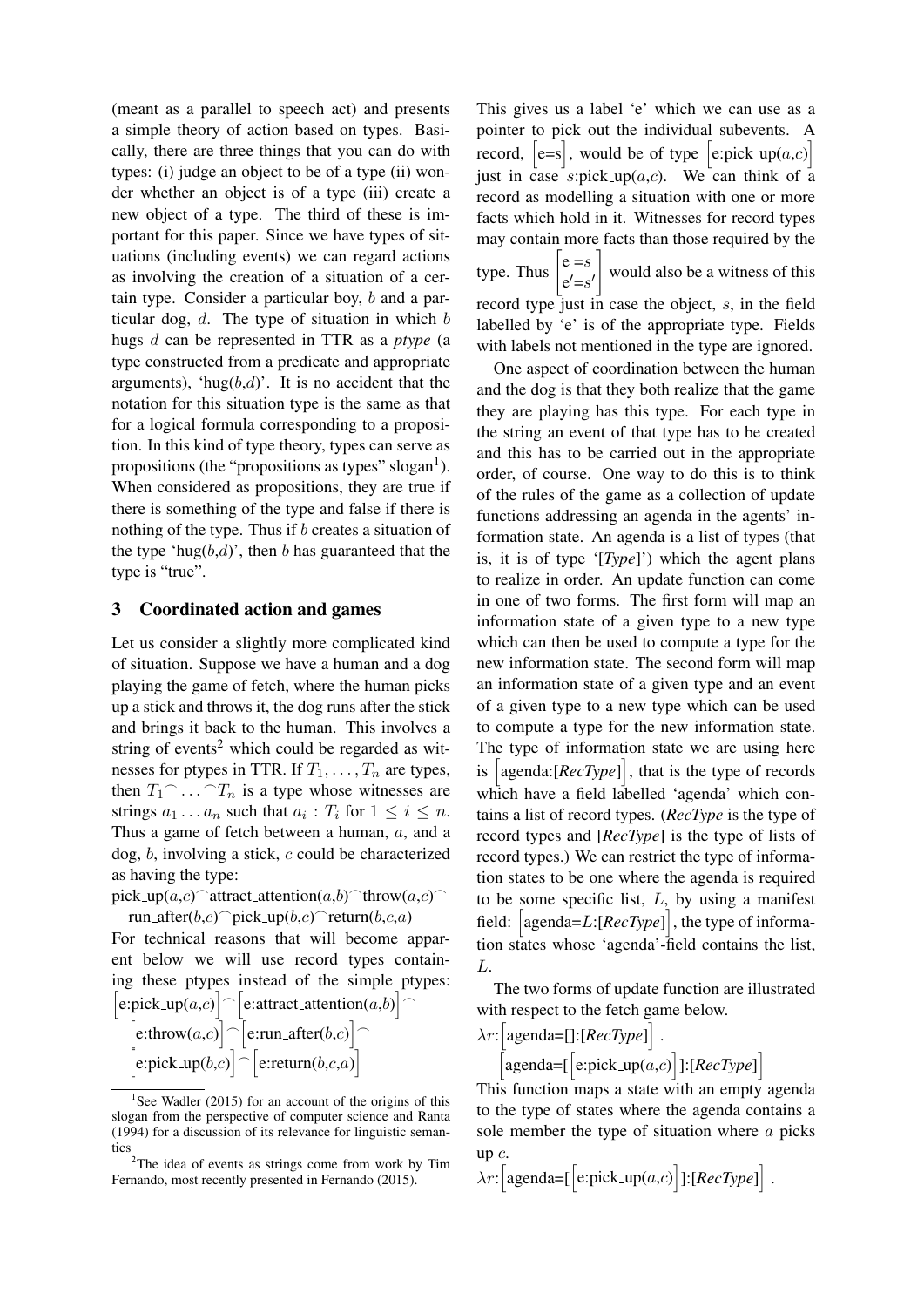# $\lambda e$ :  $\left[$ e:pick\_up(a,c) $\right]$ .

 $[a$ genda=[ $[e$ :attract\_attention(a,b)]:[ $RecType$ ] This function maps a state with the event type " $a$ picks up  $c$ " on the agenda and an event where  $a$ picks up  $c$  to the type of state which has the type "*a* attracts *b*'s attention" on the agenda. Such functions can be used by an agent to predict what type of information state could be licensed on the basis of the agent's current information state and, in the case of the second function, also an external event of a given type. The idea is that, if f is such a function of type  $T_i \rightarrow RecType$  (or  $T_i \rightarrow T_e \rightarrow RecType$  and  $r$  :  $T'_i$  is the current information state where  $T_i'$  is a subtype of  $T_i$ (and also  $e: T'_e$ , where  $T'_e$  is a subtype of  $T_e$ ), the type of the next information state is licensed to be  $T_i'[\![\,\widehat{\wedge}\,]f(r)$  (or  $T_i'[\![\widehat{\wedge}\,]f(r)(e)$ ). ' $[\![\widehat{\wedge}\,]$ ' is the operation of *asymmetric merge* (Cooper and Ginzburg, 2015; Cooper, in prep). Basically if one of  $T_1, T_2$ is not a record type then  $T_1 \wedge T_2 = T_2$ . If  $T_1, T_2$ are both record types, then for labels they do not have in common,  $T_1 \wedge T_2$  will contain both the fields from  $T_1$  and  $T_2$ . For labels,  $\ell$ , they do have in common,  $T_1 \wedge T_2$  will contain a field labelled  $\ell$  with the asymmetric merge of the two types in that field in  $T_1$  and  $T_2$ . Asymmetric merge corresponds to the notion of priority unification in the feature-based grammar literature (Shieber, 1986). For example, the asymmetric merge of

$$
\begin{bmatrix} \text{agenda=}\left[ \text{e:pick\_up}(a, c) \right] \text{]:} \left[ \text{RecType} \right] \\ \text{other-info:} T \end{bmatrix}
$$

with

 $[a$ genda=[ $[e$ :attract\_attention(a,b)]:[*RecType*]] is

 $\left[ \text{agenda} = \left[ \text{e:attract\_attention}(a, b) \right] \right] : [RecType]$ | other-info: $T$ 

An important word in the characterization of update above is *licensed*. Actions are licensed by previous events of the appropriate type as specified by the game. There is, of course, no necessary inference that such an action will occur or even that the type will appear on anybody's agenda. We can at any point decide to stop playing the game. What we can infer is that if we stop in the middle we will not have completed the game and that certain actions are necessary if we are to create an instance of the game type we have in mind. In this way the kind of inferencing that is involved here is enthymematic in the sense of Breitholtz (2014a), Breitholtz (2014b).

### 4 Joint action to achieve coordination

In Section 3 we have said something about what it might mean for agents to be coordinated on the type of the game they are playing and how they might update their agendas on the basis of previous events considered as events in a particular instance of the game. But we have said nothing about which event types go on which agent's agenda. At first blush it seems there is a clear division of duties between the human and the dog in the game of fetch. The human has to pick up the stick, attract the dog's attention and throw the stick. The dog has to run after it and bring it back to the human. Therefore it might appear that the first three types should, at the appropriate point in the game, appear on the human's agenda and the other two types, again at an appropriate point in the game, appear on the dog's agenda.

But let us think about this a little more carefully before we develop a formal treatment which involves the different types arriving on the appropriate agenda. Suppose the human picks up the stick and tries to realize the event type of attracting the dog's attention. But the dog is facing the other way gnawing on a bone. The human perhaps calls to the dog but gets no response. Perhaps the human walks around the dog so that she is in the dog's line of sight. The dog turns around taking the bone and faces away from the human. The game cannot continue. The dog has to make a contribution to the realization of the type 'attract\_attention $(a,b)$ ', look at the stick, and look excited, bark or jump up and down or something. The agent who realizes the type is not just the intuitive "first argument" to the predicate. The dog has to give some kind of feed-back that it is up for the game.

Consider another scenario, a little further on in the game. The stick has been thrown and the dog has run after it and has it in its mouth but then discovers that the human has disappeared. How can the dog realize the type 'return $(b,c,a)$ ' if a has wandered off somewhere and is nowhere to be seen? No, the human has to contribute to the realization of this type by at least staying close enough to the dog and in the dog's line of sight when it turns round, quite possibly also by encouraging the dog and looking like she expects the stick to be brought back to her.

These actions are joint actions in the sense of Clark (1996), even if one of the agents is active and the other is fairly passive. Realizing the situ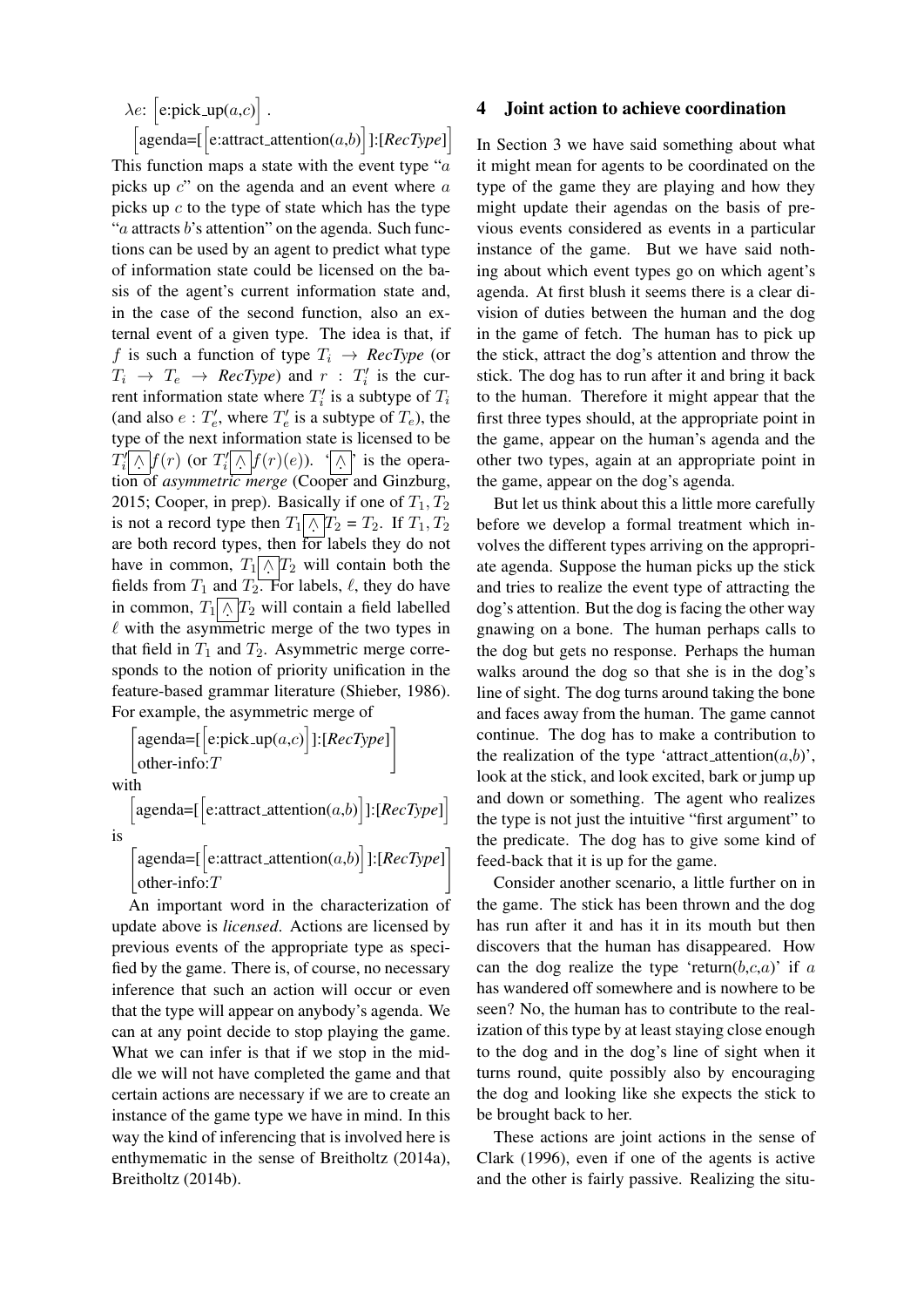ation types in a game for two agents is not something that you can do on your own. The technical conclusion I would draw from this is that the types associated with the game are entered onto both agents' agendas as the appropriate juncture in the game as specified by the update functions. Then even if there are types where you don't have to make any kind of active contribution to realizing the type at least there will be a mechanism for causing you to wait until the type on the agenda has been realized before moving on and updating the agenda with a new type. This is known as *turn taking*.

## 5 Joint action and turn taking in dialogue

I have dwelt at length on the non-linguistic example of the game of fetch because I believe that the basic strategies of coordination, including turntaking, in dialogue are really the same strategies needed by collaborating agents even without language. The event types involved are very different, involving types of speech events which on an evolutionary scale are extremely specialized and even arcane, but I would like to suggest that the basic turn-taking mechanism which enables coordination in speech is built on the kind of cognitive abilities and strategies necessary for coordinating agents independent of whether they have language or not. This is one reason that it seems important to embed a formal theory of language in a general formal theory of action.

In the literature involving gameboards of the kind Ginzburg has proposed (Ginzburg, 2012) there has not be a great deal of emphasis on getting turn taking to work out. For those of us working with agendas in this kind of framework following (Larsson, 2002), there has been the general assumption that what goes on the agenda are types of events in which the agent is the main actor. Thus, for example, if agent A asks a question of agent  $B$ , then the type of the question event first goes on  $A$ 's agenda and this licenses  $A$  to realize an event of this type, that is, ask the question. B, on hearing  $A$ 's utterance of the question, plans to answer the question, that is, puts a type on  $B$ 's agenda which is the type of an answer to the question. (This assumes that  $A$  and  $B$  are playing a straightforward question-answer game rather than something more complicated like a clarification or rejection of the question.) At the point at which

 $B$  is in this state and utters an answer,  $A$ 's agenda is empty. There is nothing in such a formal account which represents the fact that when you ask a question you are supposed to wait an appropriate amount of time for an answer and be collaborative. That is, in a normal question-answer exchange you are not supposed to ask a question and then walk out of the room or sing at the top of your voice so that you cannot hear the answer. It seems that the kind of coordination that is required here is exactly like that required between the dog and the human when the dog is picking up the stick. Just like the "passive" role that the human has to play in the returning of the stick, a questioner has a role to play in realizing the type where the question is answered, namely by showing that they are ready to receive the answer. Both  $A$  and  $B$  should have a type of the answering event on the agenda and jointly play their respective roles in realizing the type. Note that it need not be the case that A and B have exactly the same type on the agenda. For example, A will have a type for a situation where B answers the question. It may be that, at least at some point, before actually answering the question, B has a subtype of A's type on the agenda, namely one that in addition specifies a content for the answer. That is, it is  $A$ 's job to facilitate an answer, whatever it is. It is  $B$ 's job to give some particular answer to the question. This shows that a notion of A and B being coordinated does not necessarily involve having the *same* types on their respective agendas. But perhaps what counts as coordination is that the respective types stand in the subtype relation and perhaps one could even claim that the type that the main actor of the event has must be a subtype of the type that the "supporting" actor has. If it is the other way around then perhaps the supporting actor was expecting something of the main actor that they didn't do in the end – a sign of miscoordination.

## 6 Conclusion

We have suggested a simple notion of turn taking as a kind of coordination between information states in agents both in linguistic and nonlinguistic games and we have emphasized the importance of embedding a formal theory of language in a formal theory of action. It seems on this view that almost any speech act is a kind of joint action, albeit in many cases with a "leading" actor and a "supporting" actor.